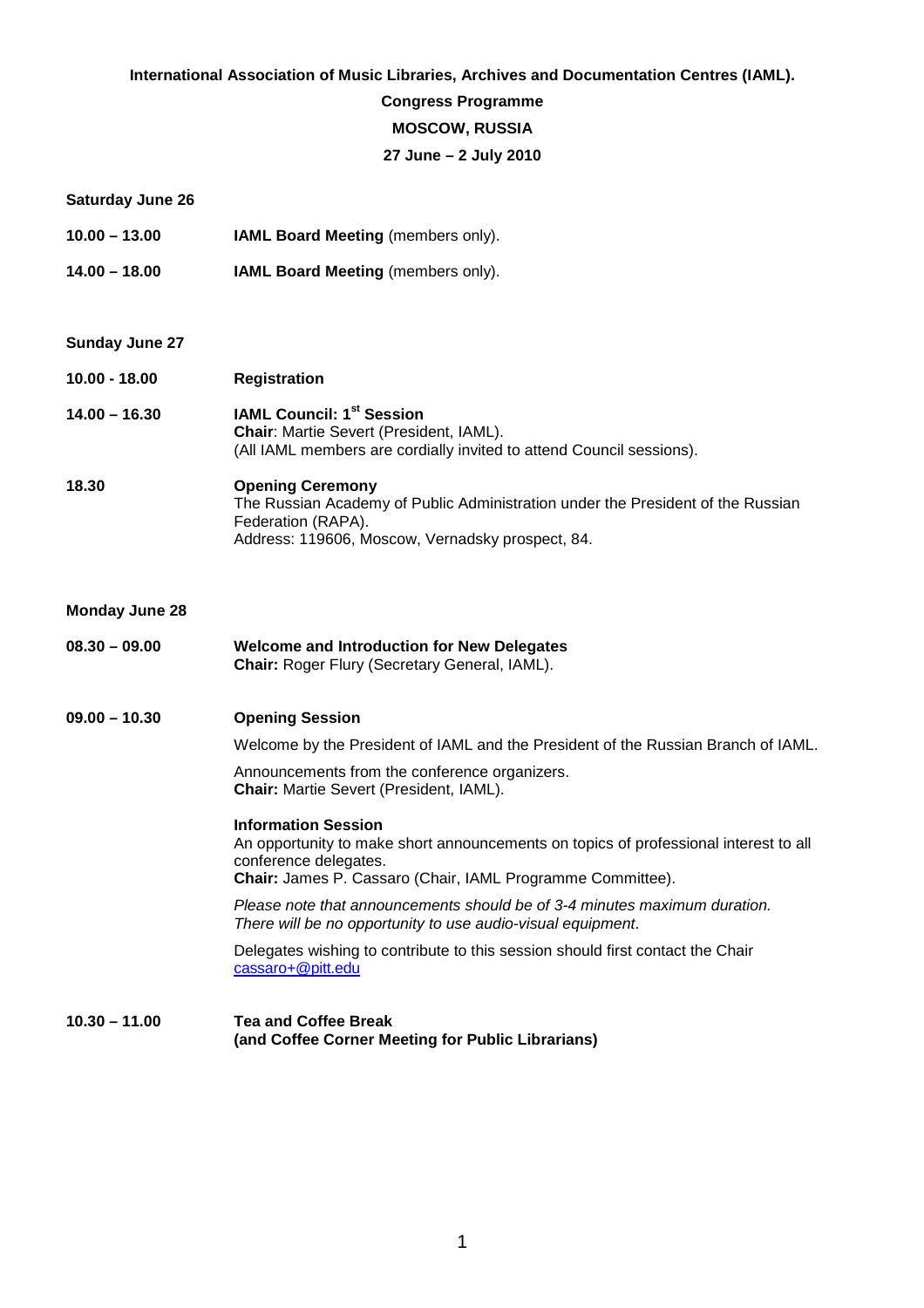| $11.00 - 12.30$ | <b>Manuscripts, Musical Stories, and Digital Transformations</b>                                                                                                                                                                     |
|-----------------|--------------------------------------------------------------------------------------------------------------------------------------------------------------------------------------------------------------------------------------|
|                 | Georgiana McCrae's manuscript music collections.<br>Speaker: Rosemary Richards (University of Melbourne).                                                                                                                            |
|                 | Getting to know music: a musical story for the young.<br>Speaker: Stephanie Merakos (Music Library of Greece "Lilian Voudouri", Athens).                                                                                             |
|                 | With the clef into the digital world: The history of the Music Library of the Municipal<br>Libraries in Dresden.<br>Speaker: Stefan Domes (Städtische Bibliotheken Dresden, Musikbibliothek).                                        |
|                 | Sponsored by the IAML Programme Committee.<br>Chair: Thomas Kalk (Stadtbüchereien Düsseldorf, Musikbibliothek).                                                                                                                      |
|                 | Sources, Performances, Musical Life<br>From the history of the musical manuscripts collection in the National Library of Russia in<br>St Petersburg.<br>Speaker: Natalia Ramazanova (National Library of Russia, St Petersburg).     |
|                 | Henryk Wieniawski's concert perfomances in Russia.<br>Speaker: Renata Suchowiejko (Jagiellonian University, Krakow).                                                                                                                 |
|                 | "Konzertprogramm Austausch": Breitkopf und Härtel and the politics of cultural exchange,<br>1893-1941.<br>Speaker: Rupert Ridgewell (British Library, London).                                                                       |
|                 | Presented by the Research Libraries Branch.<br>Chair: Stanisław Hrabia (Jagiellonian University, Krakow).                                                                                                                            |
|                 | <b>Information Technology Committee</b><br>Open meeting.<br>Chair: Antony Gordon (British Library Sound Archive, London).                                                                                                            |
| 12.45           | Répertoire International de Littérature Musicale (RILM).<br>Working lunch for RILM national committee members.<br>Chair: Barbara Dobbs Mackenzie (RILM International Center, Graduate Center of the City<br>University of New York). |
| $14.00 - 15.30$ | <b>Copyright Committee</b><br>A case-study in complexity; copyright in the music of Frederick Delius.<br>Speaker: Helen Faulkner (Ralph Vaughan Williams Trust, London)                                                              |
|                 | Presented by the Copyright Committee.<br>Chair: Helen Faulkner (Ralph Vaughan Williams Trust, London).                                                                                                                               |
|                 | Research on Music Copyists from the 18 <sup>th</sup> and 19 <sup>th</sup> Centuries                                                                                                                                                  |
|                 | The Dresden music copyists of the Saxon Court ca.1720-ca.1840<br>Speaker: Ortrun Landmann (Dresden)                                                                                                                                  |
|                 | A bibliographic survey of research on music copyists.<br>Speaker: Briana Hurst (Brigham Young University, Provo, UT).                                                                                                                |
|                 | An interactive index of music copyists: current design and future prospects<br>Speaker: Lindsay Weaver (Brigham Young University, Provo, UT).                                                                                        |
|                 | Presented by the Bibliography Commission.<br>Chair: David Day (Brigham Young University, Provo, UT).                                                                                                                                 |
|                 | <b>Working Group on Access to Music Archives (I)</b><br>Working meeting.                                                                                                                                                             |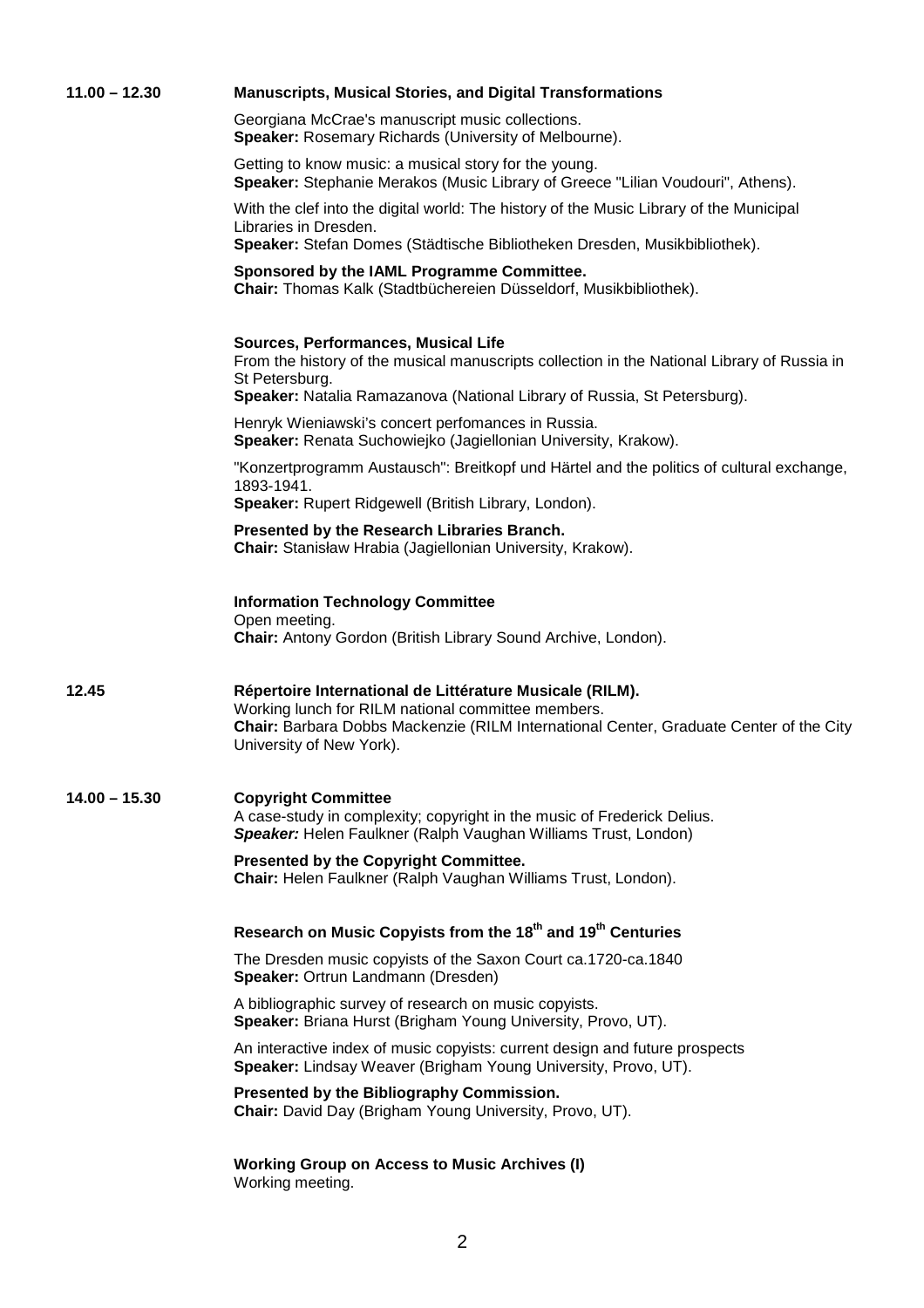**Chairs:** Inger Enquist (Music Library of Sweden, Stockholm). and Jon Bagüés (ERESBIL, Errenteria).

**15.30 – 16.00 Tea and Coffee Break** 

**16.00 – 17.30 IAML National Reports**  Reports of activities, developments and projects undertaken by national branches since the Amsterdam Conference. All conference delegates are very welcome to attend. **Chair:** Martie Severt (President, IAML).

**Tuesday June 29** 

- **09.00 –10.30 Plenary Session: The Future of IAML Moderator:** James P. Cassaro (University of Pittsburgh, PA).
- **10.30 11.00 Tea and Coffee Break**

#### **11.00 - 12.30 VOXPOP**

The category of popular music in Russia. **Speaker:** Alexander Naumov (Moscow State P.I. Tchaikovsky Conservatory).

The 'Chanson Francaise' (scores & sound recordings) in the Mediathèque Musicale de Paris.

**Speaker:** Anne Le Lay (Médiathèque Musicale de Paris).

Popular music in Japan. **Speaker:** Harumichi Yamada (Department of Communication Studies, Tokyo Keizai University).

**Presented by the Public Libraries Branch. Chair:** Hanneke Kuiper (Public Library, Amsterdam).

#### **Russian Collections Abroad: The French Connection**

Les collections relatives aux Ballets russes de la Bibliothèque-musée de l'Opéra de Paris. **Speaker:** Mathias Auclair (Bibliothèque nationale de France).

Nadia Boulanger et la Russie : à propos des collections de musique russe à la médiathèque du Conservatoire de Lyon et de la Bibliothèque nationale de France. **Speakers:** Christiane Kriloff (Médiathèque Nadia Boulanger, Lyon), Pauline Girard (Bibliothèque nationale de France).

The Ircam-Moscow connections. **Speaker:** Michael Fingerhut (IRCAM - Institut de Recherche et Coordination Acoustique/Musique, Paris).

**Presented by the Archive and Music Documentation Centres Branch. Chair:** Marguerite Sablonnière (Bibliothèque nationale de France, Paris).

#### **Répertoire International de Littérature Musicale (RILM)**

RILM in 2010.

**Speaker:** Barbara Dobbs Mackenzie (RILM International Center, Graduate Center of the City University of New York).

How non-Russian scholars view Russian music: a study of research published outside of Russia as represented in the RILM database.

**Speaker:** Tamara Lapteva (Russian State Library, Moscow).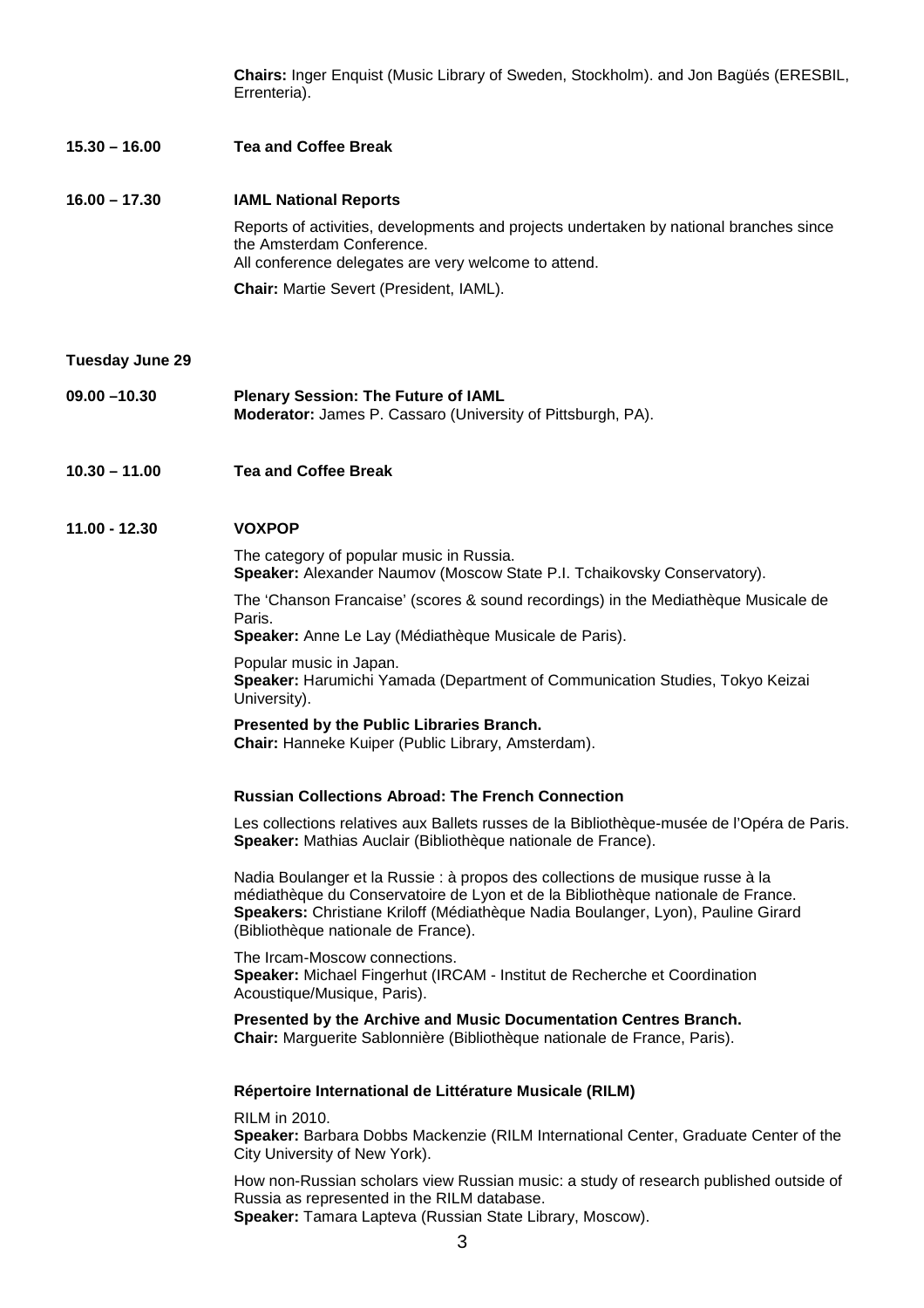Integrating Russian students into the world of contemporary musicology: language, information, databases. **Speaker:** Olga Manulkina (St Petersburg State Conservatoire named after N.A. Rimsky-Korsakov).

#### **Presented by Répertoire International de Littérature Musicale (RILM).**

**Chair:** Barbara Dobbs Mackenzie (RILM International Center, Graduate Center of the City University of New York).

#### **Publications Committee**

Working meeting (open). **Chair:** Jutta Lambrecht (Westdeutscher Rundfunk, Köln).

### **14.00 – 15.30 RDA and Music: an overview of the differences from AACR2**

**Speaker:** Daniel Paradis (Concordia University, Montréal).

#### **Presented by the Cataloguing Commission. Chair:** Antony Gordon (British Library Sound Archive, London).

#### **Manuscript and Print Culture**

Music heritage in manuscripts and printed music. **Speakers:** Berit Holth and Jorid Nordal Baumann (National Library of Norway, Oslo).

The manuscript department of the scientific music library of St Petersburg Conservatoire: history, fond and activity.

**Speaker:** Tamara Skvirskaya (St Petersburg State Conservatoire named after N.A. Rimsky-Korsakov, Scientific Music Library).

Towards a census of published manuscripts. **Speaker:** Stanley Boorman (New York University).

#### **Sponsored by the Bibliography Commission and the IAML Programme Committee. Chair:** David Day (Brigham Young University, Provo, UT).

#### **Répertoire International d'Iconographie Musicale (RIdIM)**

Commission Mixte (closed meeting). **Chair:** Antonio Baldassarre (Universität für Musik und darstellende Kunst Wien).

#### **Public Libraries Tour**

(Details to be announced)

## **14.00 – 16.00 POSTER SESSION (I)**

Encoding music incipits for differentiating works with the same metadata. **Presenter:** Elizabeth Davis (Columbia University)

Die Privatbibliotheken römischer Adelshäuser - eine neue Herausforderung für die Opernforschung. **Presenter:** Dr. Roland Pfeiffer (Deutsches Historisches Institut in Rom - Musikgeschichtliche Abteilung).

New RISM database A/II - free of charge. **Presenter:** Klaus Keil (RISM)

Discovering Latin-American soul through song and poetry: the Latin-American art song repertoire. **Presenter:** Patricia Caicedo (Barcelona, Spain)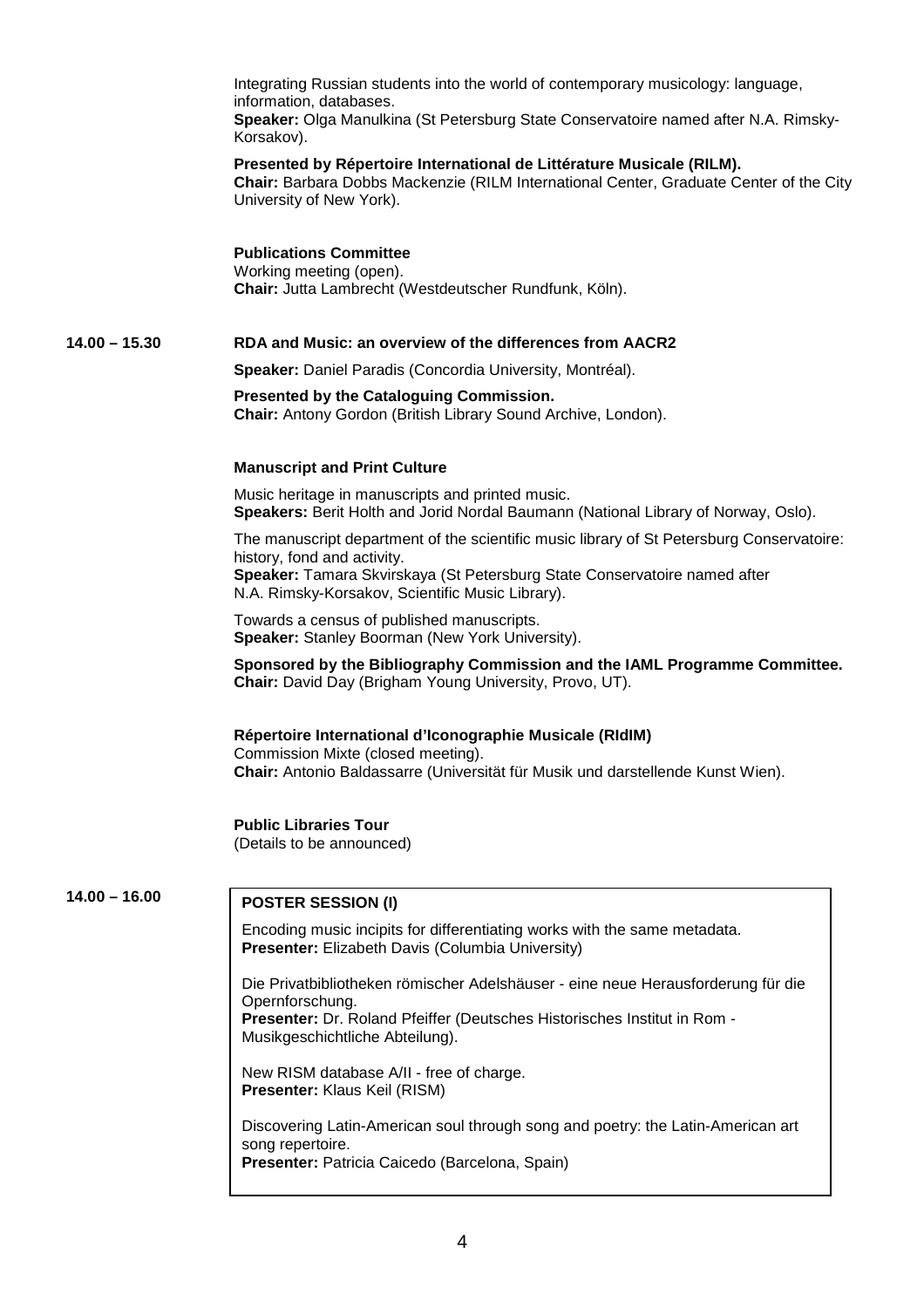| $15.30 - 16.00$          | <b>Tea and Coffee Break</b>                                                                                                                                                              |
|--------------------------|------------------------------------------------------------------------------------------------------------------------------------------------------------------------------------------|
| $16.00 - 17.30$          | <b>Electric Jazz</b>                                                                                                                                                                     |
|                          | Project creation of electronic library of sound recordings in Russian State Library.<br>Speaker: Alexander Ketsaris (The Russian State Library).                                         |
|                          | The influence of jazz on 1930s-1940s music in Taiwan and China.<br>Speaker: Chun zen Huang (Taiwan).                                                                                     |
|                          | "And now it's time for jazz": Willis Conover and The Voice of America during the Cold War.<br>Speaker: Andrew Justice (University of North Texas, Denton).                               |
|                          | Presented by the Commission on Audio-Visual Materials.<br>Chair: Andrew Justice (University of North Texas, Denton).                                                                     |
|                          | <b>Culture, Collections, Society</b>                                                                                                                                                     |
|                          | Music manuscripts in historical and cultural environment of the Russian State Library.<br>Speaker: Galina Timoshchenkova (The Russian State Library, Moscow).                            |
|                          | Privater Sammeleifer des 19. Jahrhunderts und Bibliotheksbestände als Grundlage der<br>Wissenschaft von heute.<br>Speaker: Barbara Wiermann (Hochschule für Musik und Theater, Leipzig). |
|                          | The collection of the Society Utile Dulci.<br>Speaker: Veslemöy Heintz (Music Library of Sweden, Stockholm).                                                                             |
|                          | Sponsored by the Research Libraries Branch and the IAML Programme Committee.<br>Chair: Stanisław Hrabia (Jagiellonian University, Krakow).                                               |
|                          | <b>Ad-Hoc Committee on Electronic Voting</b><br>Working meeting.<br>Chair: Roger Flury (National Library of New Zealand, Wellington).                                                    |
|                          | <b>Sub-Commission on UNIMARC (I)</b><br>Working meeting (open).<br>Chair: Tiziana Morsanuto (Conservatorio di musica "B. Marcello", Venezia).                                            |
| 18.45                    | Visit to the Music Department of the Russian State Library                                                                                                                               |
| 20.00                    | <b>Concert</b><br>Venue: Concert Hall of the Russian State Library.<br>Address: 119019 Moscow, Vozdvizhenka Street, 3/5.                                                                 |
| <b>Wednesday June 30</b> |                                                                                                                                                                                          |
| $09.00 - 10.30$          | <b>Metadata, Music, Recognition</b>                                                                                                                                                      |
|                          | The "musicSpace" project: orchestrating musicological metadata.<br>Speaker: David Bretherton (University of Southampton).                                                                |
|                          | Music department of the National Library of Russia: collections, service problems, projects.<br>Speaker: Irina Bezuglova (The National Library of Russia, St. Petersburg).               |
|                          | Road to recognition: supporting our students, promoting our pedagogy.<br>Speaker: Claire Kidwell (Trinity College of Music, London).                                                     |
|                          | Presented by the Commission on Service and Training.                                                                                                                                     |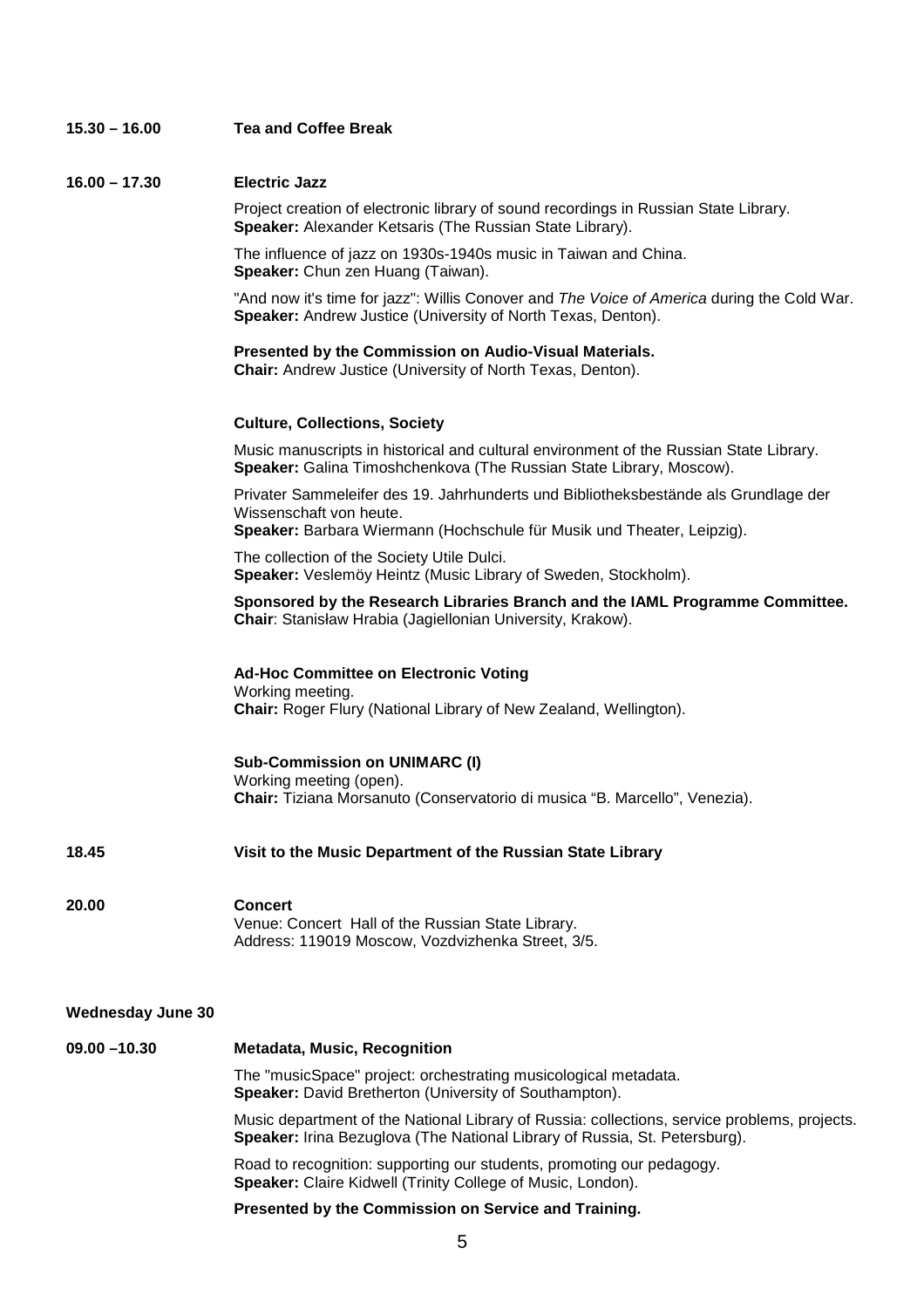**Chair:** Geoff Thomason (Royal Northern College of Music, Manchester).

#### **In Mozart's Words**

In Mozart's words: The letters database. The multilingual issue. **Speaker:** Patrizia Rebulla (Castaliamusic).

In Mozart's words: The letters database. A European network's role towards funding. **Speaker:** Maria Majno (European Mozart Ways).

In Mozart's words: The website as a teaching and research tool. **Speaker:** Cliff Eisen (King's College, London).

### **Sponsored by the IAML Programme Committee.**

**Chair :** Antony Gordon (British Library, London).

#### **Répertoire International de Littérature Musicale (RILM)**

Business meeting for National Committee members only. **Chair:** Barbara Dobbs Mackenzie (RILM International Center, Graduate Center of the City University of New York).

### **Ad-Hoc Committee on Electronic Fontes**

Working meeting. **Chair:** Jutta Lambrecht (Westdeutscher Rundfunk, Köln).

**10.30 – 11.00 Tea and Coffee Break** 

#### **11.00 – 12.30 Aufforderung zum Tanz: A future Collaboration Between AEC and LIMTI to Promote Higher Education in Music?**

What will happen to Bologna after 2010? **Speaker:** Johannes Johansson (President, European Association of Conservatoires [AEC] and Vice-chancellor Royal College of Music, Stockholm).

LIMTI and artistic research: beyond the library limits? **Speaker:** Johan Eeckeloo (Koninklijk Conservatorium Brussel).

Information literacy in music: a challenge for the music librarian. **Speaker:** Pia Shekhter (Academy of Music and Drama, University of Gothenburg).

**Presented by the Libraries in Music Teaching Institutions Branch. Chair:** Pia Shekhter (Academy of Music and Drama, University of Gothenburg).

#### **Sound Alliances and Discographical Research**

A public/private alliance for the management of the legal deposit of sound recordings. **Speaker:** Massimo Gentili-Tedeschi (Biblioteca Nazionale Braidense, Milan).

Samuil Feinberg: Discography. **Speaker:** Eugene Platonov (Moscow State P.I. Tchaikovsky Conservatory).

**Sponsored by the Audio-Visual Commission and the IAML Programme Committee. Chair:** Andrew Justice (University of North Texas, Denton).

#### **Fontes Artis Musicae**

Open meeting. **Chair:** Maureen Buja (Editor, Fontes Artis Musicae).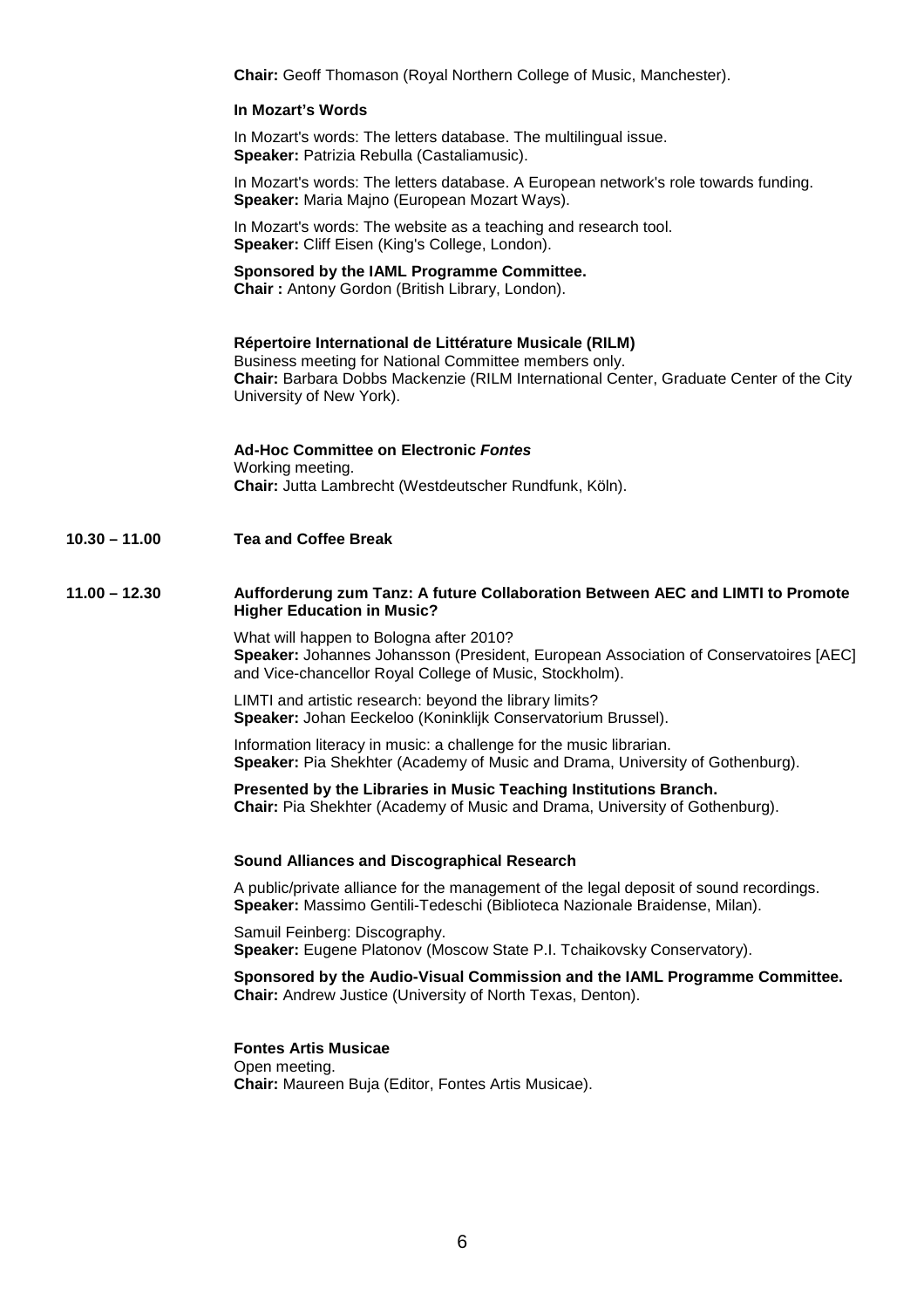# **14.00 Excursions 21.00 Répertoire International de Littérature Musicale (RILM).**  Reception for National Committee representatives, Committee members, Commission Mixte members and friends of RILM.

#### **Thursday July 1**

#### **09.00 –10.30 Conductors and Broadcasters**

The role of a music archive in a broadcasting company in the 21st century: Das Musikarchiv des Westdeutschen Rundfunks (WDR), Köln. **Speaker:** Jutta Lambrecht (Westdeutscher Rundfunk, Köln).

Stokowski and the Royal College of Music. **Speaker:** Rob Corp (Royal College of Music, London).

Private collections from the Music Library of Bolshoi Theatre: Sergei Koussevitzky, Vyacheslav Suk, Michail Lentovsky & others. **Speaker:** Olesya Bobrik. (Bolshoi Theatre, Moscow).

### **Presented by the Broadcasting and Orchestra Branch.**

**Chair:** Angela Escott (Royal College of Music, London).

#### **Russian Musical Culture and Digital Projects**

Musical culture of Russia: preservation, research, and publication from the Glinka Museum's experience

**Speaker:** Irina Medvedeva (Glinka State Central Museum of Musical Culture, Moscow).

Moscow Conservatory Taneev Scientific Library's music manuscripts and modern information technologies. **Speaker:** Irina Brezhneva (S.I. Taneyev Research Music Library of Moscow State P.I.

Tchaikovsky Conservatory).

St. Petersburg pages of 18th-century musical Rossica**. Speaker:** Maria Shcherbakova (Mariinsky Theatre, St Petersburg).

### **Sponsored by the IAML Programme Committee.**

 **Chair:** Roger Flury (National Library of New Zealand).

**Working Group on Access to Performance Ephemera**  Working meeting. **Chair:** Rupert Ridgewell (British Library, London).

**10.30 – 11.00 Tea and Coffee Break** 

### **11.00 – 12.30 Extended Library Services**

Music in the library: message or installation? **Speaker:** Liliya Zaripova and Nadezhda Sulimova (Ekateringburg Belinsky Library).

Development of library service with music editions in Moscow. **Speaker:** Romuald Krylov-Iodko (Moscow Department of Culture).

The German Central Library for the Blind (Leipzig). Musical notes: History and new perspective.

**Speaker:** Felix Pourtov (Deutsche Zentralbücherei für Blinde, Leipzig ).

**Sponsored by the Public Libraries Branch and the IAML Programme Committee. Chair:** Hanneke Kuiper (Public Library, Amsterdam).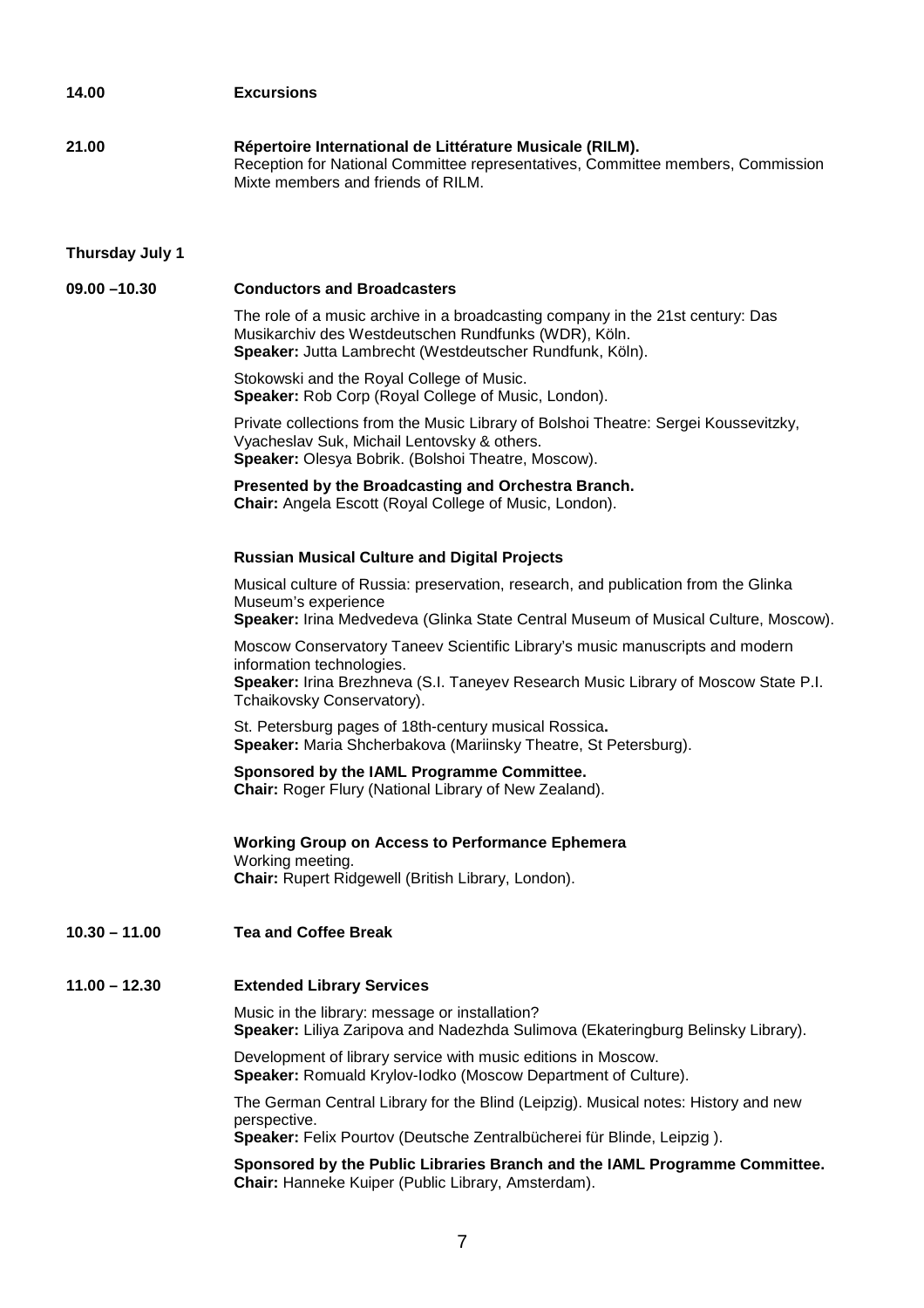|                 | Répertoire International des Sources Musicales (RISM)<br>Open session.<br>Per aspera ad aspera: RISM in Hungary.<br>Speaker: Balázs Mikusi (National Széchényi Library, Department of Music, Budapest).                                           |
|-----------------|---------------------------------------------------------------------------------------------------------------------------------------------------------------------------------------------------------------------------------------------------|
|                 | RISM befördert die Erhaltung von Musikhandschriften.<br>Speaker: Wolfgang Frühauf (RISM Arbeitsgruppe Deutschland, München/Dresden).                                                                                                              |
|                 | RISM Online catalogue for series A/II free of charge. New homepage, an instrument for<br>communication. Further news.<br>Speaker: Klaus Keil (RISM Zentralredaktion, Frankfurt am Main).                                                          |
|                 | Chair: Klaus Keil (RISM Zentralredaktion, Frankfurt am Main).                                                                                                                                                                                     |
| 12.45           | <b>IAML Programme Committee</b><br>Working lunch.<br>Chair: James P. Cassaro (University of Pittsburgh, PA).                                                                                                                                      |
| $14.00 - 15.30$ | <b>Archives Lost and Found</b>                                                                                                                                                                                                                    |
|                 | In search for the lost music manuscripts of M. K. Ciurlionis.<br>Speaker: Darius Kucinskas (Kaunas University of Technology, Lithuania).                                                                                                          |
|                 | Discovering Alessandro Casagrande through his collection at the Archivio di Stato of Terni.<br>Speaker: Attilio Bottegal (ArtEZ Institute of the Arts, The Netherlands).                                                                          |
|                 | ILAM's archival revitalisation: the past 10 years at the International Library of African Music<br>Speaker: Fiona Still-Drewett (Rhodes University, Grahamstown, RSA).                                                                            |
|                 | Sponsored by the Archive and Music Documentation Centres Branch and the IAML<br><b>Programme Committee.</b><br>Chair: Marguerite Sablonnière (Bibliothèque nationale de France, Paris).                                                           |
|                 | <b>Music Libraries: Publications and Heritage</b>                                                                                                                                                                                                 |
|                 | The Collection of musical issues in the library of N.B. Yusupoff-senior (1751-1831).<br>Speakers: Nadezhda Dozorova and Konstantin Bolenko (The Museum Estate<br>'Arkhangelskoye').                                                               |
|                 | The publications dedicated to P.I. Tchaikovsky's life and work, 1999-2009.<br>Speaker: Galina Belonovich (The State P.I. Tchaikovsky House-Museum, Klin).                                                                                         |
|                 | The musical heritage of Karelia: studying, preservation, usage (on the basis of the<br>experience of the National Library of the Republic of Karelia).<br>Speaker: Elena Sharakhaeva (National Library of the Republic of Karelia, Petrozavodsk). |
|                 | Sponsored by the Bibliography Commission and the IAML Programme Committee.<br><b>Chair:</b> Ole Bisbjerg (State and University Library, Arhus).                                                                                                   |
|                 | <b>Public Libraries Branch</b><br>Working meeting.<br>Chair: Hanneke Kuiper (Public Library, Amsterdam).                                                                                                                                          |
|                 | <b>Sub-Commission on UNIMARC (II)</b><br>Working meeting (open).<br>Chair: Tiziana Morsanuto (Conservatorio di musica "B. Marcello", Venezia).                                                                                                    |
|                 | <b>Fontes Artis Musicae</b><br>Editorial Board (closed meeting).<br>Chair: Maureen Buja (Editor, Fontes Artis Musicae).                                                                                                                           |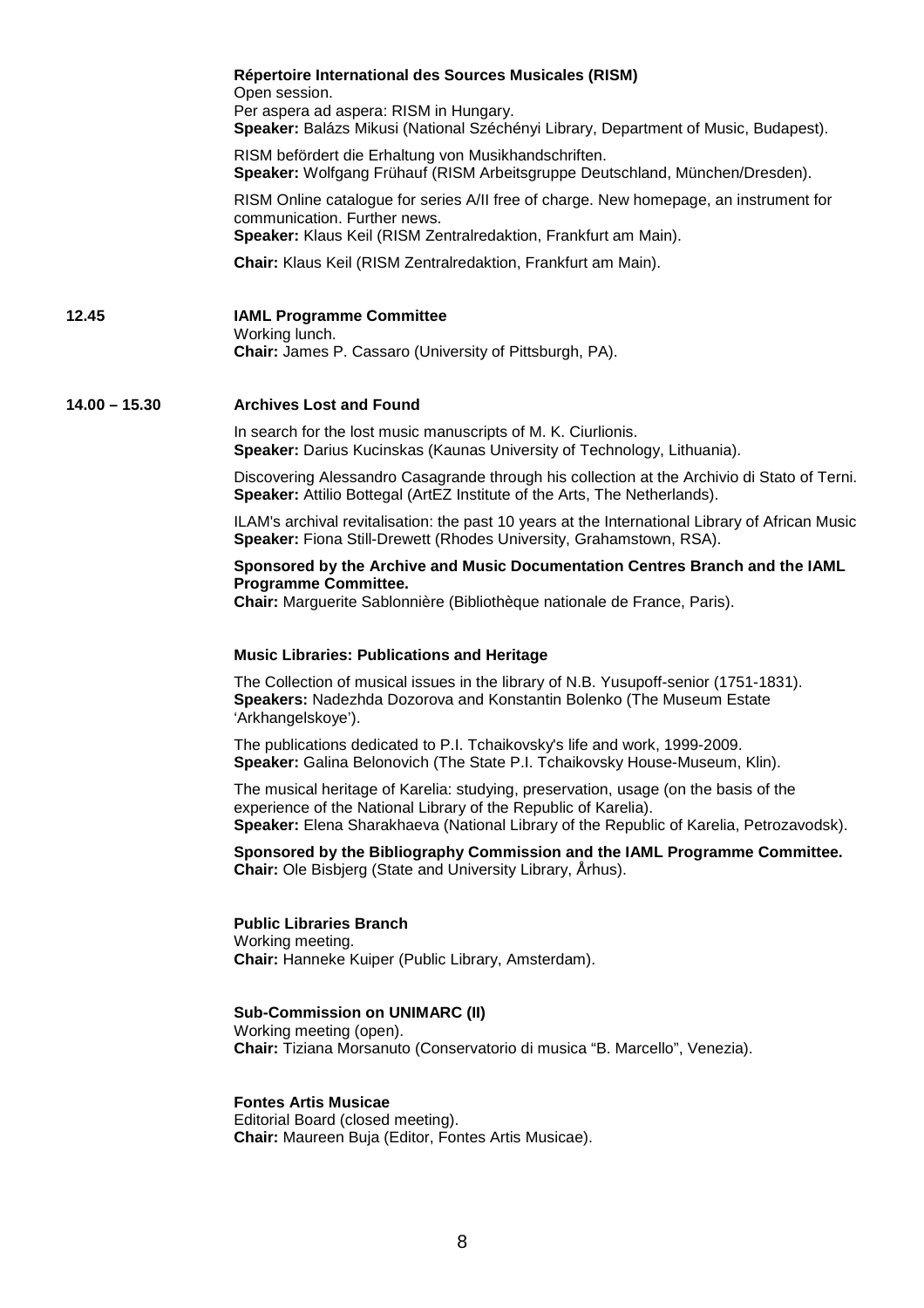| $(14.00 - 16.00)$    | <b>POSTER SESSION (II)</b>                                                                                                                                                                                  |
|----------------------|-------------------------------------------------------------------------------------------------------------------------------------------------------------------------------------------------------------|
|                      | The Swedish Russian omposer Wilhelm Harteveld.                                                                                                                                                              |
|                      | Presenter: Marina Demina (Music Library of Sweden).                                                                                                                                                         |
|                      | Digitization project for field recordings of Belau (Palau), Micronesia made in the<br>1960s by Osamu Yamaguti.                                                                                              |
|                      | Presenters: Shan-Hua Chien, Chia-Fen Tsai and Chiao-Wen Chiang (National<br>Taiwan Normal University).                                                                                                      |
|                      | Online music library of Professor Hsu Tseng-Hui.<br>Presenter: Jui-Kun Hsu (National Taiwan Normal University).                                                                                             |
| $15.30 - 16.00$      | <b>Tea and Coffee Break</b>                                                                                                                                                                                 |
| $16.00 - 17.30$      | <b>IAML Council: 2nd Session</b>                                                                                                                                                                            |
|                      | Chair: Martie Severt (President, IAML).                                                                                                                                                                     |
|                      | (All IAML members are cordially invited to attend Council sessions).                                                                                                                                        |
| 18.45                | Visit to S.I. Taneyev Research Music Library                                                                                                                                                                |
|                      |                                                                                                                                                                                                             |
| 20.00                | <b>Concert</b><br>Venue: Small Hall of the Moscow Conservatory.<br>Address: 125009 Moscow, Bolshaya Nikitskaya Street, 13/6.                                                                                |
| <b>Friday July 2</b> |                                                                                                                                                                                                             |
| $09.00 - 10.30$      | <b>Optical Media Conservation and Computational Ethnomusicology</b>                                                                                                                                         |
|                      | How technology can change the face of ethnomusicological archives—a demonstration on<br>a collection of Russian field recordings.<br>Speaker: Polina Proutskova (Goldsmiths College, University of London). |
|                      | On the problem of optical compact disks storage.<br>Speakers: Svetlana Dobrusina and Irina Tikhonova (The National Library of Russia, St.<br>Petersburg).                                                   |
|                      | Sponsored by the Audio-Visual Commission and the IAML Programme Committee.<br>Chair: Andrew Justice (University of North Texas, Denton).                                                                    |
|                      | Répertoire International d'Iconographie Musicale (RIdIM)                                                                                                                                                    |
|                      | Presented by Répertoire International d'Iconographie Musicale (RIdIM).<br>Chair: Antonio Baldassarre (Universität für Musik und darstellende Kunst Wien).                                                   |
|                      | Répertoire International des Sources Musicales (RISM)<br>Advisory Council (closed session).<br>Chair: Richard Chesser (British Library, London).                                                            |
|                      | <b>Working Group on Access to Music Archives (II)</b><br>Working meeting.<br>Chairs: Inger Enquist (Music Library of Sweden, Stockholm). and Jon Bagüés (ERESBIL,<br>Errenteria).                           |